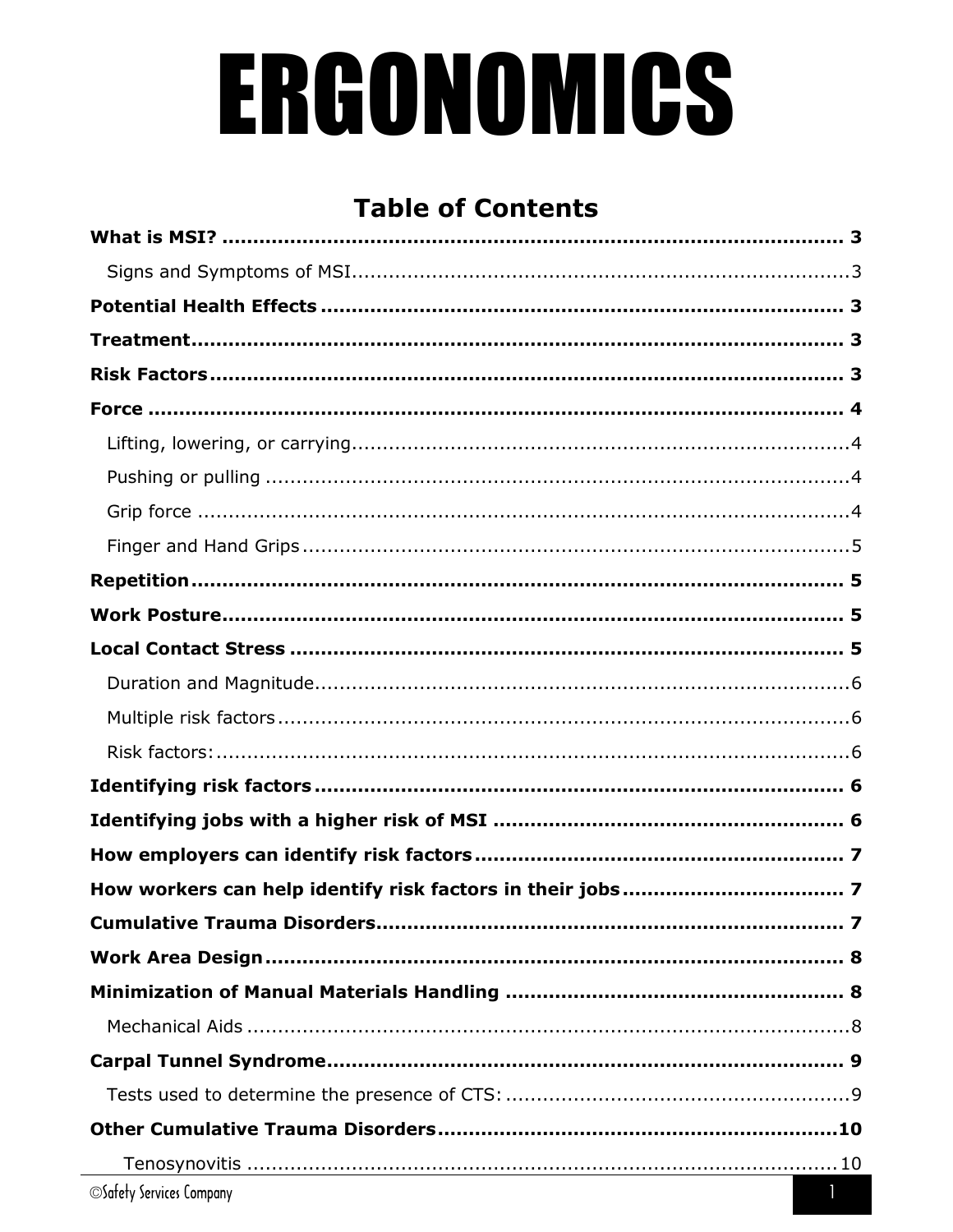| Kinds of Light Sources Used in the Industrial Environment  15 |  |
|---------------------------------------------------------------|--|
|                                                               |  |
|                                                               |  |
|                                                               |  |
|                                                               |  |
|                                                               |  |
|                                                               |  |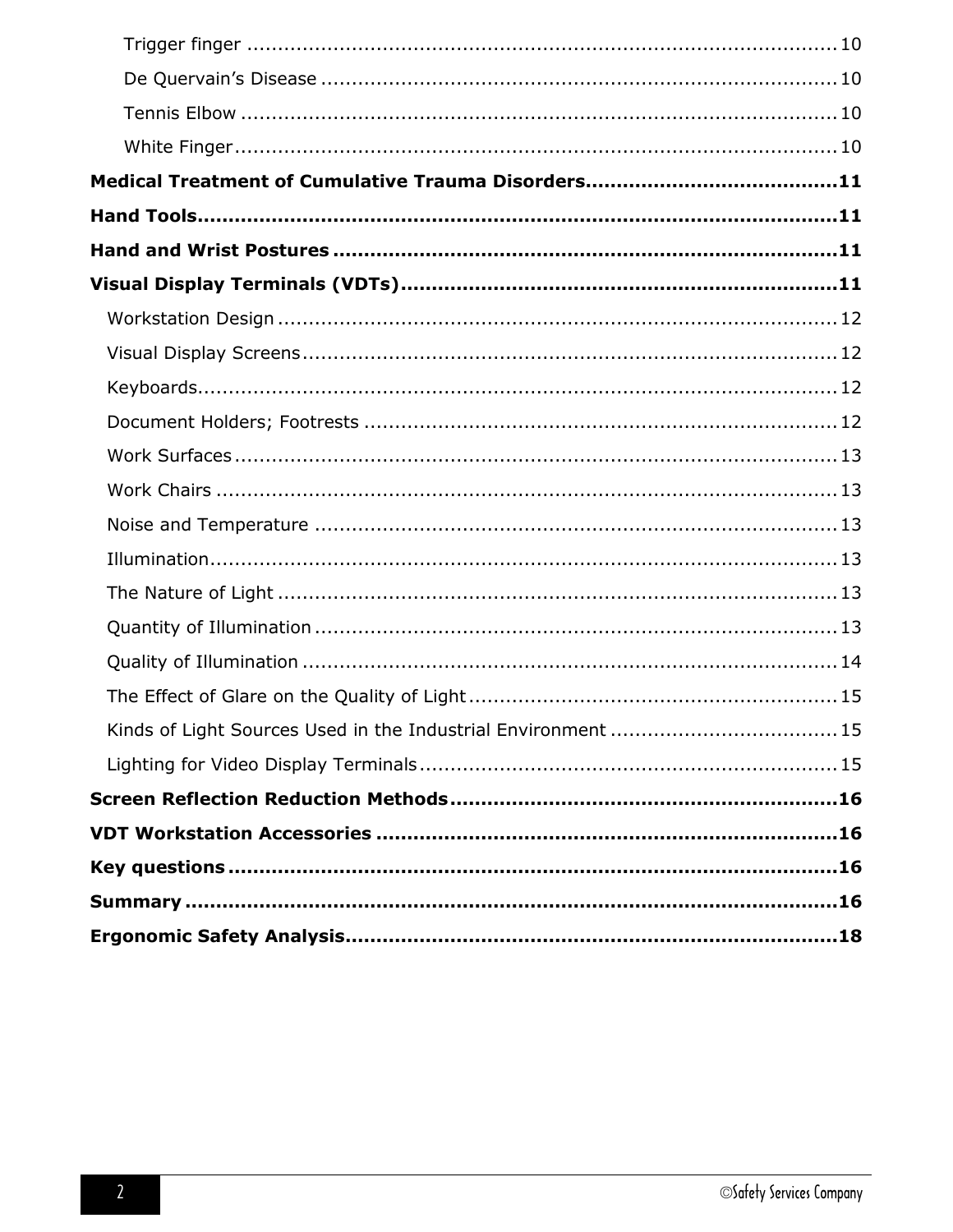# **Introduction**

Some of the tasks we perform at work, such as lifting, reaching, and repeating the same movements can strain our bodies. In some situations, these tasks can result in an injury to the muscles, tendons, ligaments, nerves, blood vessels, and joints of the neck, shoulders, arms, wrists, legs, and back. This type of injury is called a musculoskeletal injury, or MSI.

MSI is a common type of workplace injury in all industries in the United States.

# <span id="page-2-0"></span>**What is MSI?**

Musculoskeletal injury (MSI) is an injury or disorder of the muscles, tendons, ligaments, joints, nerves, blood vessels or related soft tissue including a sprain, strain and inflammation, that may be caused or aggravated by work.

# <span id="page-2-1"></span>*Signs and Symptoms of MSI*

It is important for employers and workers to recognize the early signs and symptoms of MSI. If treatment is needed, it can be started right away. You can also take steps in the workplace and outside it to avoid making the condition worse.

# *A sign can be seen, for example:*

- □ Swelling
- □ Redness
- $\Box$  Difficulty moving a particular body part

# *A symptom can be felt, for example:*

- □ Numbness
- $\Box$  Tingling
- $\Box$  Pain

If you are experiencing signs or symptoms of MSI, inform your supervisor and report to the first aid attendant, if there is one.

Signs and symptoms of MSI may appear suddenly, from a single incident that causes an injury, or they may appear gradually over a longer period. Do not ignore early signs and symptoms of MSI. You may need treatment or may need to take steps to prevent the injury from getting worse.

#### <span id="page-2-2"></span>**Potential Health Effects**

An MSI can affect your ability to perform tasks at work. Early signs or symptoms of MSI's can progress into conditions such as the following, which can have long-term effects:

- $\Box$  Muscle strains to the neck, back, shoulders, or legs
- $\Box$  Tendonitis (swelling of a tendon)
- $\Box$  Carpal tunnel syndrome (pressure on a nerve in the wrist, resulting in numbness, tingling, pain, or weakness in the hand, wrist, or forearm)

# <span id="page-2-3"></span>**Treatment**

Treatment will vary according to the type of MSI. Treatment can include the application of cold or heat, medication, physical therapy, and even surgery. An MSI may be treated more effectively if it is discovered and reported early.

# <span id="page-2-4"></span>**Risk Factors**

The factors that contribute to the risk of MSI are called risk factors. A risk factor is something that may cause or contribute to an injury. Two or more risk factors can be present at one time, increasing the risk of injury.

Workers may not always be able to identify all the risk factors in a task. However, it is important for workers to recognize situations when they are at higher risk. For example, if a worker must bend awkwardly to lift a heavy object in a cramped area, the worker will be exposed to a greater risk of MSI than a worker who uses a mechanical lifting device or one who has enough room to follow safe lifting procedures.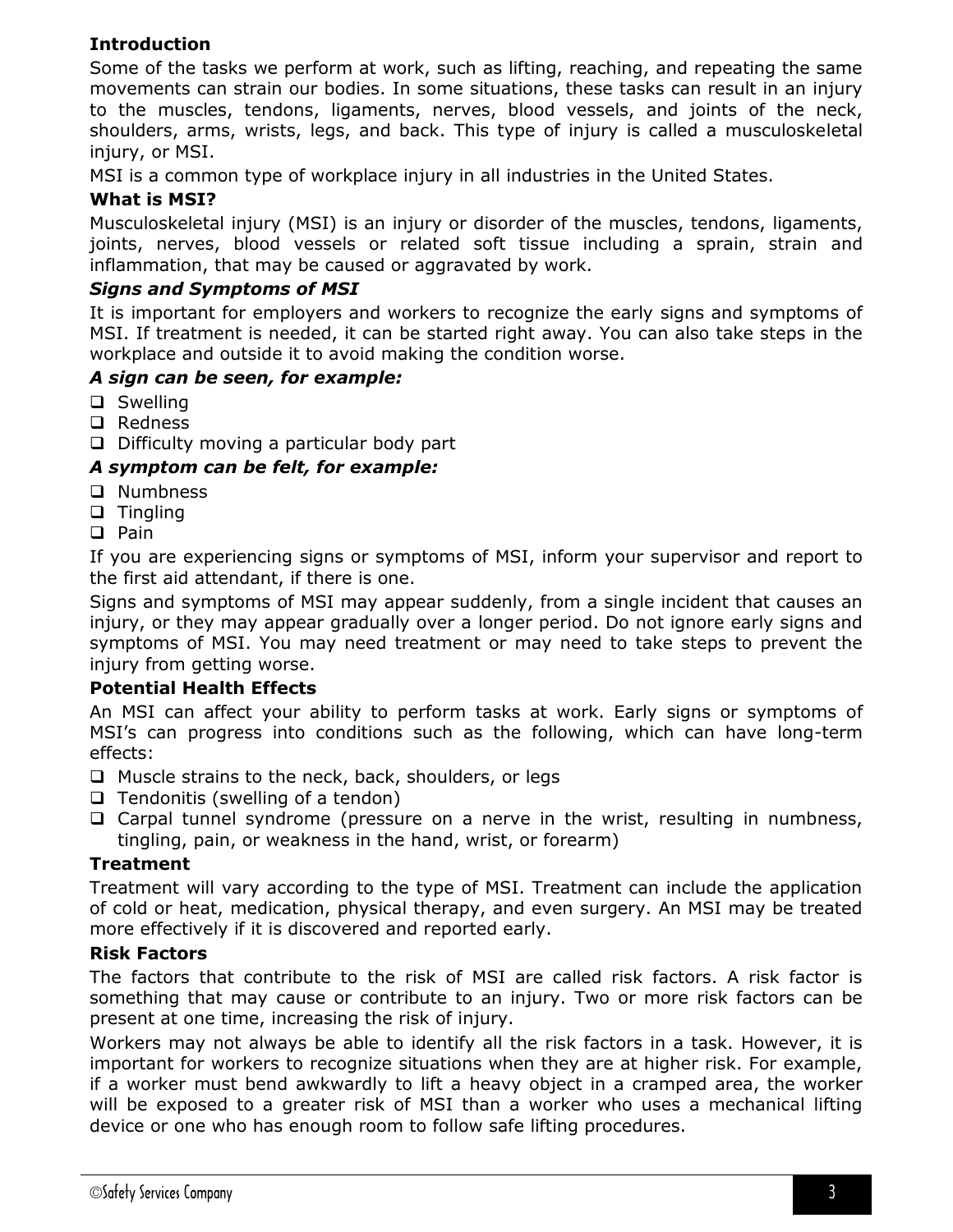# *The primary risk factors for MSI are the physical demands of a task:*

- **Q** Force
- □ Repetition
- □ Work posture
- **Q** Local contact stress

*Note: For each of these risk factors, duration and magnitude must be considered.*

# *Other risk factors that can affect these physical demands include:*

- **Layout and condition of the workplace or workstation-** for example, a workstation that is too high or too low can create awkward working postures.
- **Characteristics of objects handled-** for example, and object that is slippery or has no handles may cause awkward postures and require greater force to handle the object in a stable manner.
- **Environmental conditions of the workplace-** for example, cold temperatures or drafts reduce blood flow to the hands and arms, requiring more grip force.
- **Organization of work tasks-** for example, a worker performing a variety of different tasks throughout the day is likely at less risk of injury than a worker who has little variety and is exposed to the same risk factor for a longer time.

The mere presence of MSI risk factors may not in itself result in an injury. It depends on, for example, how great the force is and how long the worker is exposed to the risk. It can also depend on individual characteristics that vary from worker to worker (such as height, gender, and the body's ability to deal with the risk factors).

The primary risk factors for MSI are explained on the following pages, along with examples and illustrations of some work activities that may expose workers to these risk factors. You will probably be able to identify the same risk factors in some of your activities outside the workplace.

# <span id="page-3-0"></span>**Force**

The force that a worker exerts on an object is a primary risk factor. Muscles and tendons can be overloaded when you apply a strong force against an object. Holding a lighter object for long periods of time can also expose workers to a risk of MSI.

There are three types of activity that require force:

- $\Box$  Force involved in lifting, lowering, or carrying
- $\Box$  Force involved in pushing or pulling

□ Grip force

# <span id="page-3-1"></span>*Lifting, lowering, or carrying*

Lifting, lowering, or carrying an object or person requires force. A worker needs to exert more force to lift a heavy object than a light one.

# <span id="page-3-2"></span>*Pushing or pulling*

Force is needed for pushing or pulling an object. Pushing may be less of a risk than pulling because it uses stronger back muscles.

# <span id="page-3-3"></span>*Grip force*

# *Additional grip force is needed in situations such as the following:*

- $\Box$  The worker is gripping a small tool.
- $\Box$  The worker is handling slippery or oddshaped objects that are difficult to hold.
- $\Box$  Objects are too large for a comfortable grip.
- $\Box$  Objects are grasped or handled using a pinch grip instead of a power grip.
- $\Box$  Vibrating tools or equipment are used.
- $\Box$  The worker is wearing heavy or bulky gloves that make gripping more difficult.
- $\Box$  Handles or grip spans are too large or too small.
- $\Box$  The handles on tools have an awkward shape.
- $\Box$  The workers hands are cold.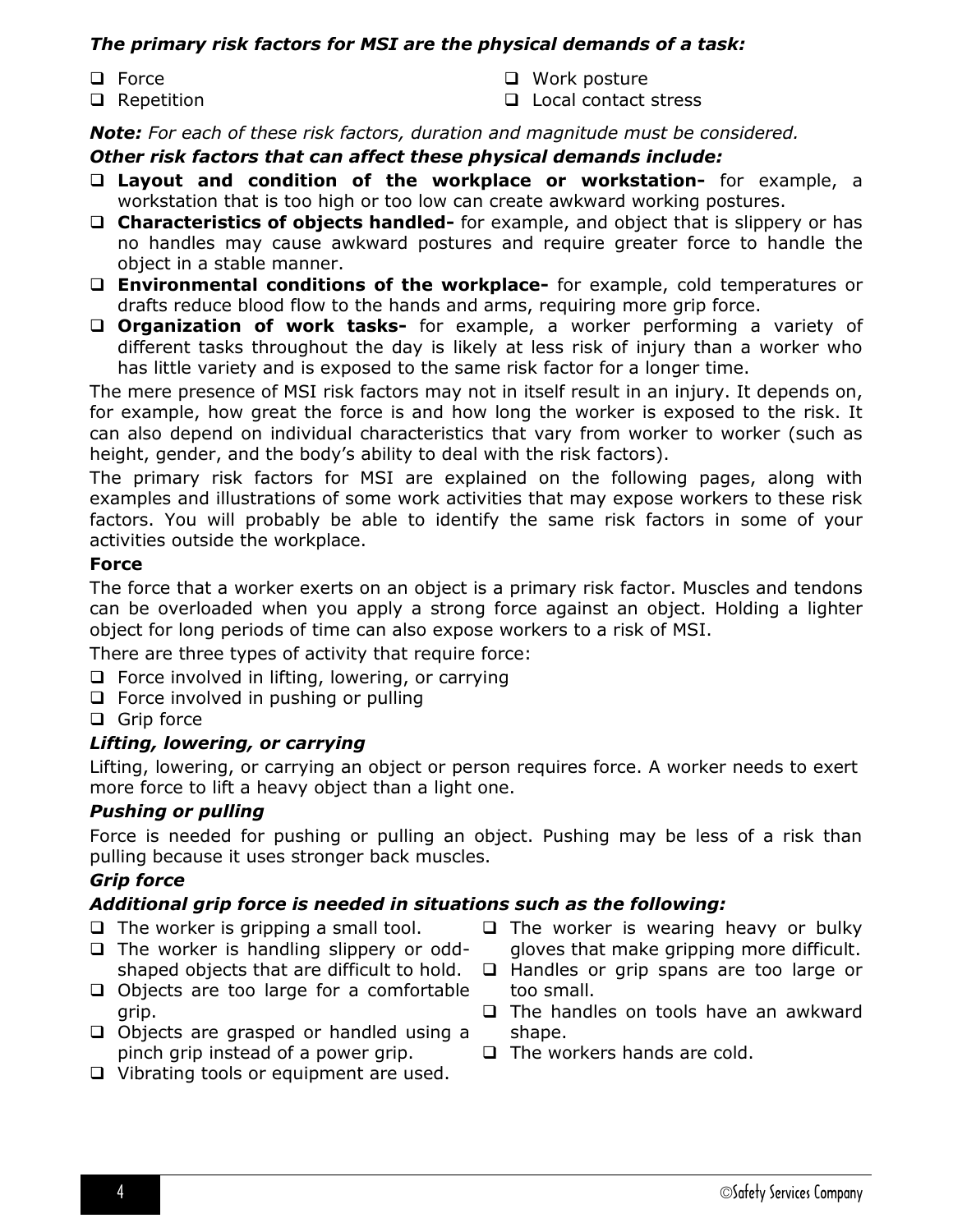# <span id="page-4-0"></span>*Finger and Hand Grips*

- $\Box$  The tip grip (pinching) is a position grasp used for precise manipulations.
- $\Box$  The side grip is also classified as a precision grip. Repeated use of these grips creates stress on the two tendons controlling the thumbs and fingers.
- $\Box$  The power grip requires the thumb to align with the long axis of the forearm and the wrist assumes a slight ulnar deviation. The posture may be stressful when combined with high repetition and extreme force.

# <span id="page-4-1"></span>**Repetition**

Repetition involves doing a task that uses the same muscles over and over with little chance for rest or recovery. This applies to both large and small muscles. Repetition puts workers at a higher risk of injury when other risk factors are also present (such as an awkward posture or heavy force).

# *Situations that increase the risk of MSI include the following:*

- $\Box$  There is not enough variety in the worker's tasks to give muscles a rest or opportunity to recover.
- $\Box$  The worker is unaccustomed to the task, for example, when starting a new job or returning from a prolonged absence from work, or when the equipment or workstation has changed.

# <span id="page-4-2"></span>**Work Posture**

Posture refers to the position of different parts of your body. Muscles, tendons, and ligaments must work harder and can be stressed when you are in an awkward posture. Awkward posture occurs when any joint of your body bends or twists excessively, outside a comfortable range of motion. If the position is held long enough for you to feel aches and pains, then your muscles have been held in one position for too long. A posture held for a long time is called a static posture.

# *Various work activities can result in awkward postures:*

- Leaning sideways, such as when reaching into a low drawer to one side (awkward back posture).
- $\Box$  Bending down to work at a low level (awkward back posture).
- □ Reaching overhead (awkward shoulder posture).
- $\Box$  Flaring the elbows out to the side (awkward shoulder posture).
- $\Box$  Bending the wrist when moving objects or keyboarding (awkward wrist posture).
- $\Box$  Bending the neck down, such as looking at small components in poor lighting conditions (awkward neck posture).
- $\Box$  Twisting part of the body, such as twisting the neck to view documents while keyboarding for a long time (awkward neck posture).

# *The effects of awkward posture can be made worse by:*

- $\Box$  Applying force in an awkward position, such as lifting a heavy object with arms above the body or using a strong grip with a bent wrist.
- $\Box$  Holding an awkward position for a prolonged period (static posture), such as holding a telephone between the head and shoulder.

# <span id="page-4-3"></span>**Local Contact Stress**

Local contact stress occurs when a hard or sharp object comes in contact with the skin. The nerves and the tissues beneath the skin can be injured by the pressure.

# *Here are some examples of activities that can result in local contact stress:*

- $\Box$  Ridges and hard edges on tool handles digging into the hand
- $\Box$  Edges of work surfaces digging into the forearm or wrist
- $\Box$  Striking objects sharply with the hand, foot, or knee (such as striking the carpet stretcher with the area above the knee when laying carpet)

# *The effects of local contact stress can be made worse if:*

- $\Box$  The hard object contacts an area without much protective tissue, such as the wrist, palm, or fingers
- $\Box$  Pressure is applied repeatedly or held for a long time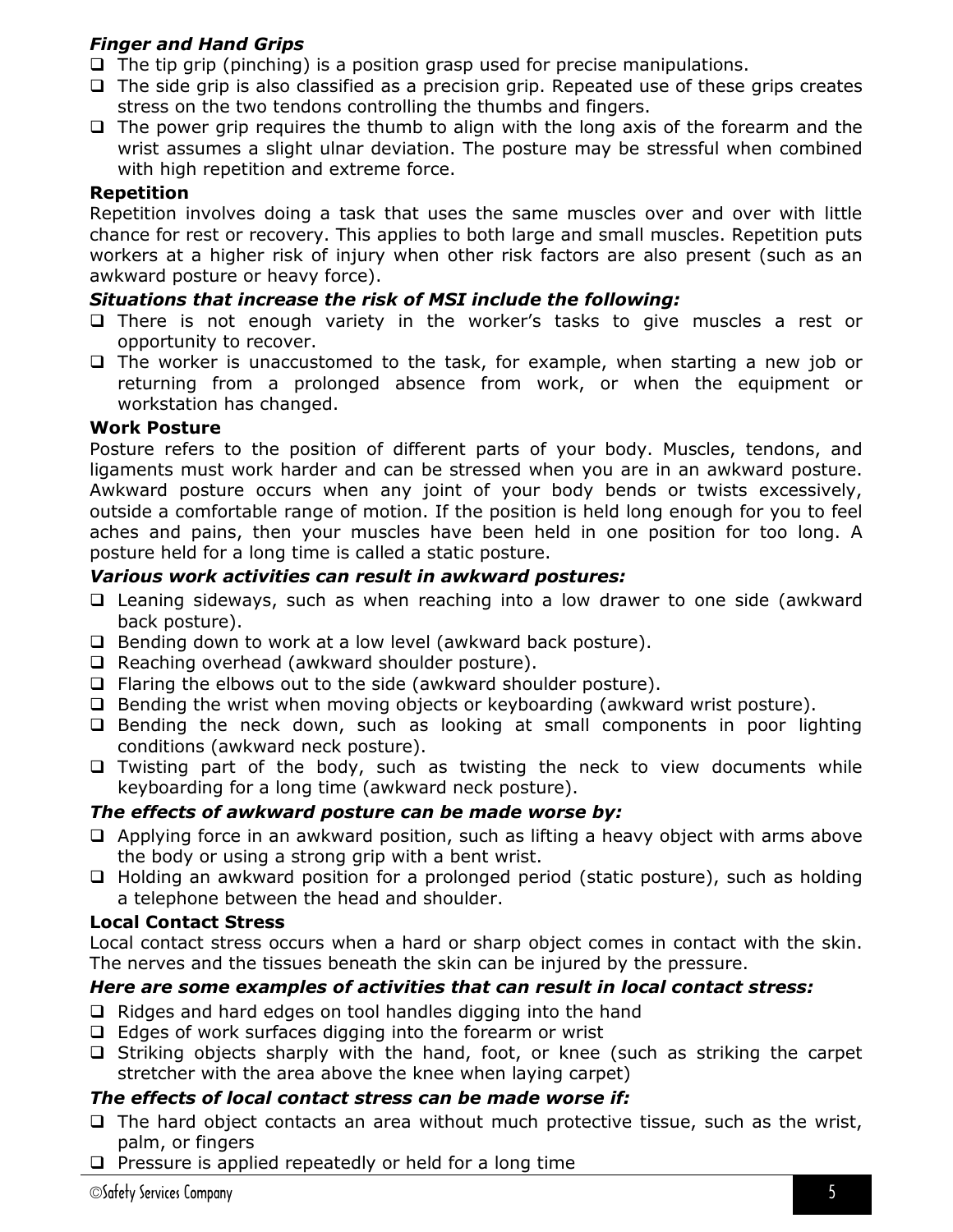# <span id="page-5-0"></span>*Duration and Magnitude*

Duration, or "how long", should be considered along with the four primary risk factors rather than separate from them. The amount of risk depends on how long (the total time in the work day) the worker is exposed to the risk factor.

# *The person looking at risk factors should consider questions about duration for each factor:*

- $\Box$  How long is the worker using force (for example, to lift or grip an object)?
- $\Box$  How long does the worker perform a repeated task?
- $\Box$  How long does the worker perform a task with an awkward body posture?
- $\Box$  How long is one part of the body exposed to the local contact stress?

# **Magnitude, or "how much," should also be considered for each risk factor:**

- $\Box$  How much force is the worker using?
- $\Box$  How fast is the worker doing the repeated movements?
- $\Box$  How severe is the awkward posture?
- $\Box$  How hard is the edge digging into the skin, causing local contact stress?

# <span id="page-5-1"></span>*Multiple risk factors*

More than one risk factor can occur at the same time. The more risk factors in the task, the greater the risk of injury. This example is used to show how several risk factors might occur at one time.

**Task:** A worker repeatedly bends to lift boxes from a pallet to a storage shelf.

# <span id="page-5-2"></span>*Risk factors:*

 $\Box$  Force- lifting the heavy weight of the box with one hand

- $\Box$  Awkward posture- worker bent forward at the waist
- Awkward posture- forward reach of right shoulder
- □ Local contact stress- worker grasping narrow plastic strapping

 $\Box$  Repetition- worker performing similar lifting task all day

# <span id="page-5-3"></span>**Identifying risk factors**

Employers are required to identify factors in the workplace that may expose workers to a risk of MSI. Employers must consult with the joint health and safety committee or the worker health and safety representative, if there is one, when doing this risk identification.

To start this process, employers need to identify risk factors associated with each job according to priority, one job at a time.

#### <span id="page-5-4"></span>**Identifying jobs with a higher risk of MSI**

To determine which jobs are at a higher risk for MSI and should be given priority, employers should examine first aid records and claims history for MSI. If workers have already had an MSI or they have signs or symptoms of MSI, their jobs will likely have a higher risk of MSI. Priority for risk identification should therefore be given to jobs in the following situations:

 $\Box$  A worker has already had a work-related MSI claim

 $\Box$  A worker reports to first aid with an MSI

 $\Box$  A worker has reported signs or symptoms of MSI

Risk identification must also take place before any problems or injuries are reported so that risk factors can be eliminated or minimized and injuries prevented. The employer might set priorities for preventive risk identification by interviewing workers, taking a survey, or observing workers on the job. In addition, paying attention to the following situations can help prevent injuries:

- $\Box$  A worker or supervisor observes high exposures to risk factors in a job, for example, during workplace inspections and observations of current work methods.
- $\Box$  A new job is introduced, or a process changes.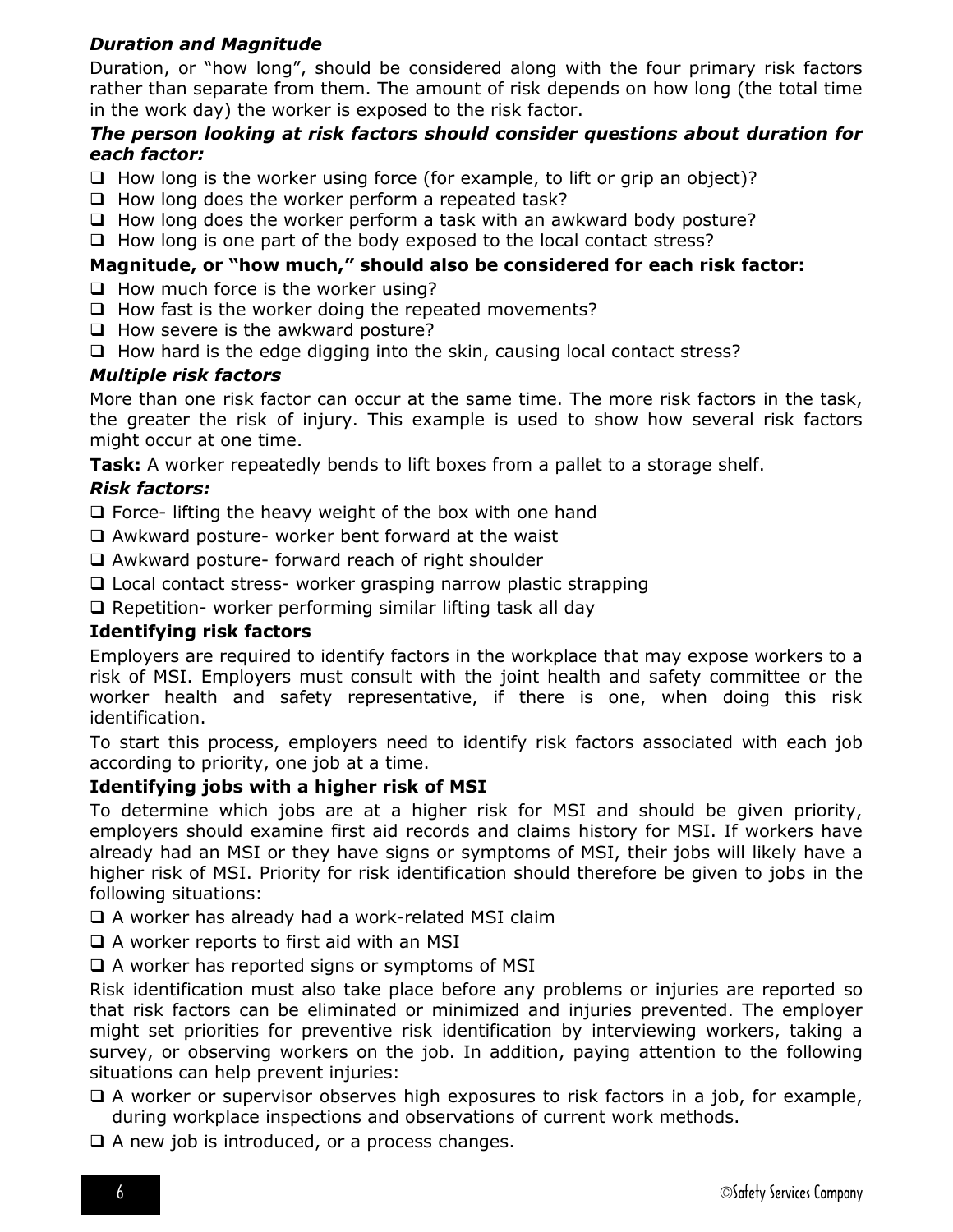# <span id="page-6-0"></span>**How employers can identify risk factors**

After identifying particular jobs that pose a risk of MSI to workers, the employer needs to identify the MSI risk factors for each of those jobs. The employer must consult with the joint health and safety committee or worker health and safety representative about risk identification. The employer may also consult with workers, since they often know the job best.

There are several tools (such as checklists and worksheets) for identifying risk factors in a job. These tools help identify risk factors that require further investigation to assess the risk to workers. These tools should take duration and magnitude into account along with the risk factors to help the employer establish priorities for risk control. Employers may use other methods to identify risk factors as long as they consider the risk factors listed in the Occupational Health and Safety Regulation.

# <span id="page-6-1"></span>**How workers can help identify risk factors in their jobs**

Workers can help in the process of identifying risk factors. Workers often have the best insights into the demands of their job and are in a good position to help identify risks and prevent MSI. Workers must report any work-related injuries and signs or symptoms of MSI without delay.

If a worker reports an injury requiring medical attention or an unsafe condition that could lead to injury, the employer must investigate. An investigation will help to identify risk factors that contributed to the injury or condition and lead to implementing controls to eliminate or minimize the risk factors.

Think about your job and all the different duties. For each duty, try to identify which, if any, of the four primary risk factors (force, repetition, work posture, local contact stress) are present. Then consider these questions:

- $\Box$  Does the total time (duration) you spend doing a particular duty increase the physical demands on your body?
- $\square$  Do any of the following increase the physical demands on your body?
	- **EXT** Layout of your workplace or workstation (such as work surfaces that are too high or too low or that result in excessive reaching distances)
	- Characteristics of the objects you handle (such as objects that are too large to handle or that have their weight unevenly distributed)
	- Environmental conditions (such as an atmosphere or objects cold enough to make the hands cold while the worker handles objects)
	- **Deanization of your work duties (such as a lack of variety of task, with the result** that your muscles do not have a chance to rest and recover)

After you answer these questions, you will have a fairly food idea of what risk factors you are exposed to in your work. You can probably see which duties place you at the most risk of MSI and where changes are most needed.

You may also have some suggestions for practical solutions to reduce or eliminate some of these risk factors. Discuss your answers and suggestions with your supervisor. You might also talk to members of the joint committee or your worker health and safety representative about the risks of MSI.

# <span id="page-6-2"></span>**Cumulative Trauma Disorders**

Musculoskeletal injuries caused by working are common. The majority of these injuries are not accident related broken bones or strained ligaments. They usually develop over a period of time as a result of repeated stress on a particular body part. The condition is often ignored until the symptoms become chronic and permanent injury occurs. Cumulative trauma disorders (CTDs) and repetitive motion injuries are terms used to refer to certain musculoskeletal injuries.

A key reason for the increase in CTDs is the increase in production due to automation. The assembly line, computerized office machines, and electronic checkout stations in grocery stores are examples of workstations that require a high volume of output.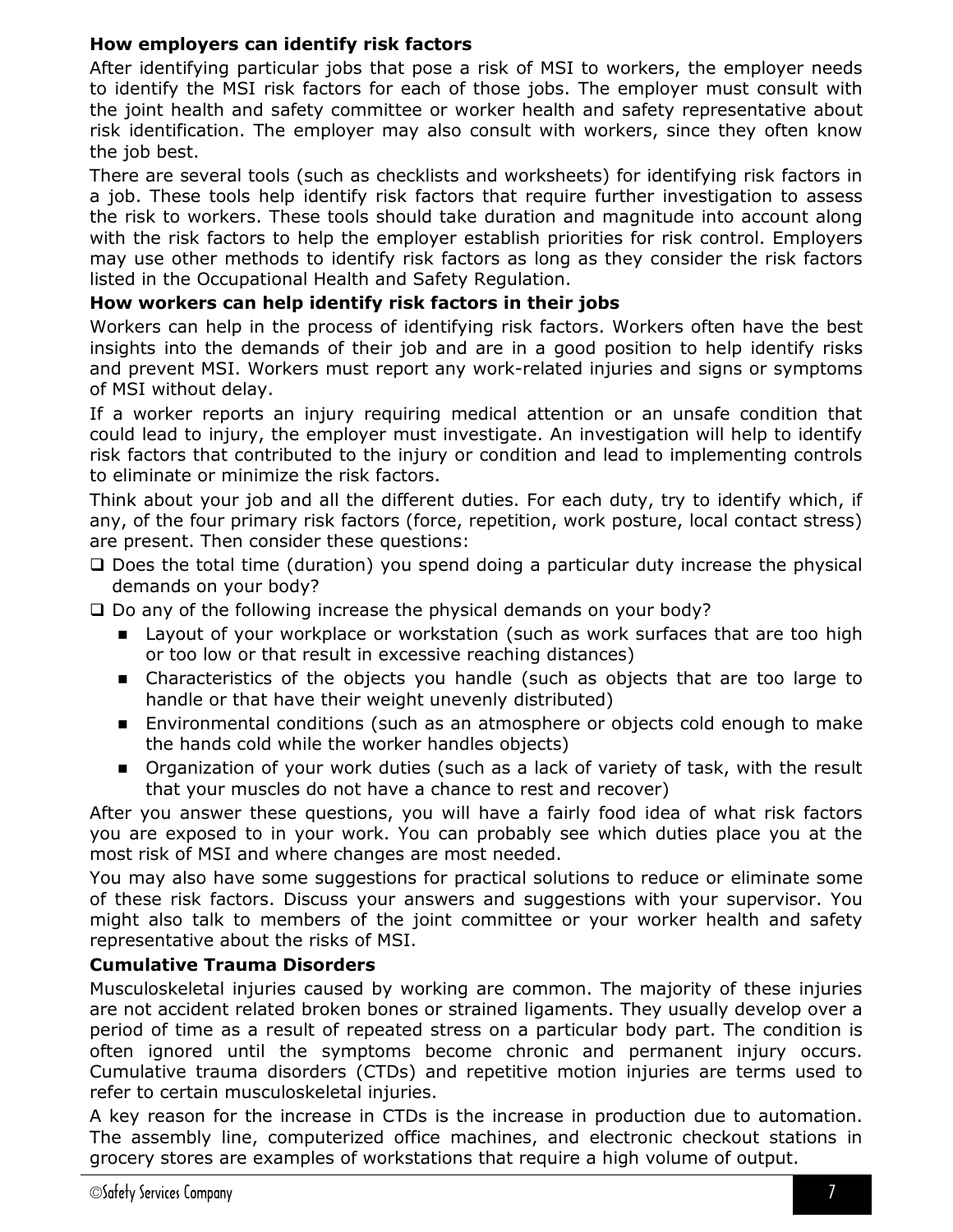One simple, strain-producing task may be repeated several thousand times a day. High production demands do not allow much time for rest and recovery.

The aging work force relates to the incidence of CTDs because the ability to withstand shock, chronic strain, and stress decreases as an individual ages. Also, awareness of the causes and nature of CTDs has increased. Employers and employees can recognize tasks that cause or contribute to these disorders.

Recent studies have shown that a great deal of workers' compensation costs is due to CTDS. CTDs are responsible for many cases of lost work time. Early detection of CTDs can be difficult because the disorders often develop slowly over months or years. Therefore, preventing CTDs is important. Prevention can, in part, be accomplished by tool and workstation redesign and better work methods.

### <span id="page-7-0"></span>**Work Area Design**

A workstation should be designed to accommodate the person who actually works on a given job. For example, workstations should not force workers into awkward body positions. Workstations should be easily adjustable and selected to fit specific tasks, so that they are comfortable for the workers using them. The workspace should be large enough to allow for the full range of required movements, especially where knives, saws, hooks, and similar tools are used.

# *Methods for reducing extreme and awkward postures include:*

- $\Box$  Adjustable fixtures and rotating tables so that the position of the work can be easily manipulated.
- Workstations and bins that can accommodate the heights and reach limitations of a wide range of workers.
- $\Box$  Work platforms that move up and down for certain operations.

# *Examples of methods to reduce the need to use excessive force include:*

- $\Box$  Adjustable fixtures that allow operations and movements to be easily made.
- $\Box$  Properly located bins so that workers do not have to toss products and by-products.
- $\Box$  Mechanical or powered devices that eliminate the need for extreme manual force.
- $\Box$  The suspension of heavy tools.

# <span id="page-7-1"></span>**Minimization of Manual Materials Handling**

Manual materials handling is another area in which injuries to employees can occur. This type of work entails lifting, bending, and twisting, which can cause great damage to the human body if done improperly.

Lifting puts stress on two main body systems. One is the musculoskeletal system and the other is the cardiovascular system. Since the problem associated with the cardiovascular system deals with oxygen consumption or increased heart rate, the focus of most information regarding lifting has been the musculoskeletal system.

Most studies use criteria such as "stress in relation to capability over a given amount of time" as an index of the associated strain.

#### <span id="page-7-2"></span>*Mechanical Aids*

One way to reduce manual materials handling problems is by using self-leveling dispensers, such as the spring-loaded tray dispensers used in many cafeterias.

The way these mechanisms work is that when a load is removed, the platform rises in order to maintain the top layer at a constant level. A worker does not have to bend over or stretch upward to receive work. Instead, work can be reached at a constant height. These dispensers can eliminate unnecessary motion and thereby reduce worker fatigue.

Many other types of mechanical aids are available to assist employees during manual materials handling.

Hooks, bars, rollers, jacks, platforms, and trestles (or A frames) are examples of simple job aids. Drum handling units are in common use and exist as either a trestle or lever. In most cases, the engineer or ergonomist can find off-the-shelf aids readily available to fit the lifting task and to minimize the amount of manual lifting.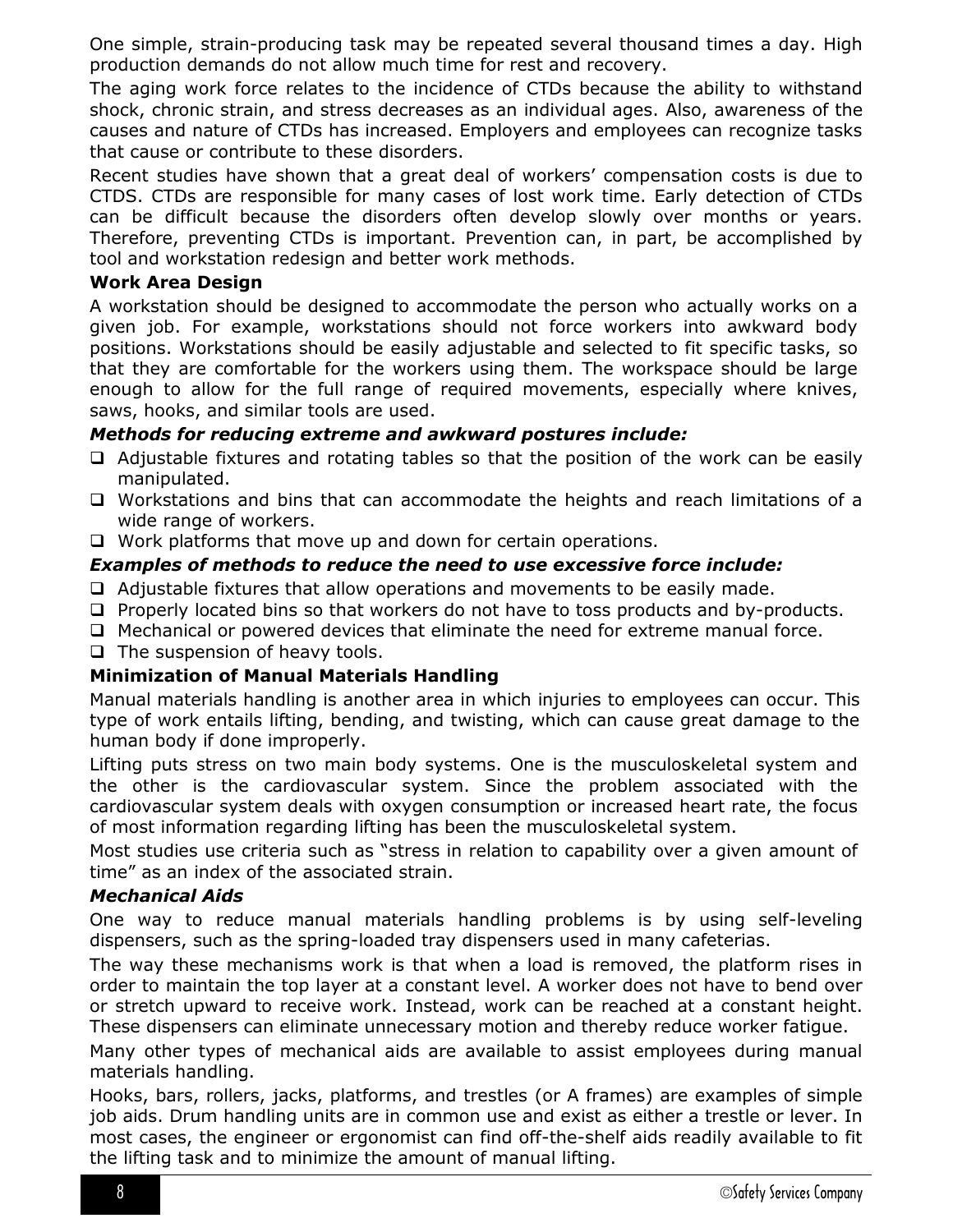Other available equipment which will minimize, if not eliminate, manual materials handling includes the standard industrial equipment classes of conveyors, hoists and cranes, industrial vehicles (such as towmotor or forklift trucks), and positioners. Positioners are defined by the International Material Management Society as equipment used to transfer material from workplace to materials handling equipment, or vice versa. Positioners include manipulators, dumpers, up-enders, positioning tables, lifts, jacks, and transfer machines.

Today, with so much equipment available to the plant engineer or ergonomist, manual materials handling can be reduced, if not eliminated, for most tasks.

## <span id="page-8-0"></span>**Carpal Tunnel Syndrome**

Carpal Tunnel Syndrome (CTS) is a common nerve CTD. Workers, from aircraft assemblers to office assistants, are at risk for CTS. It is a progressively disabling and painful condition of the hand. CTS results from injury to the median nerve, which is located in the wrist. It is a nerve entrapment that develops from the buildup of pressure on the median nerve as it passes through the carpal tunnel. This is a dime size passage between the carpal (wrist) bones and the anterior transverse carpal ligament. Since musculoskeletal strain from repeatedly flexing the wrist or applying arm-wrist-finger force does not cause observable injuries, it often takes months or years for workers to detect damage.

Symptoms of CTS include weakness, clumsiness, numbness, pain, tingling, and a lack of sweating in parts of the hand innervated by the median nerve. CTS has been reported to occur from two to ten times as frequently in women as in men. The condition is progressive and can lead to compensable hand disabilities.

In the early stages, the signs and symptoms of CTS may be fleeting, intermittent, and vague. One of the first symptoms is awakening at night because the hand is aching, tingling, and numb. The term "nocturnal numbness" is often applied to CTS because symptoms are often severe during sleep. CTS usually affects the dominant hand. These symptoms may continue for months or even years.

The patient may attribute the strange feelings to poor circulation from having slept on his or her hand during the night.

At first, rubbing or shaking the hand can make the feelings go away. Gradually though, the feelings begin to persist. As pressure on the median nerve mounts, the thumb and the first three ringers increase in numbness. The pain becomes more intense, sometimes spreading to the forearm and even up into the shoulder. Eventually as the disease progresses, the person begins to lose control of the hand, and may drop things or be unable to turn a key in a lock.

CTS is considered an occupational disease, as it is often associated with the performance of particular repetitive tasks. The reason that some people develop this condition while others do not is not known. A higher incidence of CTS among the female population is difficult to explain. Smaller hands and wrists may be at more risk.

One study found that the use of vibrating tools is strongly associated with CTS. Repetitive motion tasks which involve the wrists were also found to be associated with CTS. The use of vibrating tools may involve repetitive wrist movements. This association may partially relate to the link between vibration and CTS.

#### <span id="page-8-1"></span>*Tests used to determine the presence of CTS:*

**Phalen's wrist-flexion test -** The patient props his or her elbows on a table and allows the wrists to drop into complete flexion for 30 to 60 seconds. If paresthesia and numbness occur almost immediately, the test is considered positive.

**Forced wrist-flexion test -** The patient props his or her elbows on the table, one wrist is held and the other is in complete flexion for 20 to 30 seconds. If the patient has CTS, symptoms should occur immediately.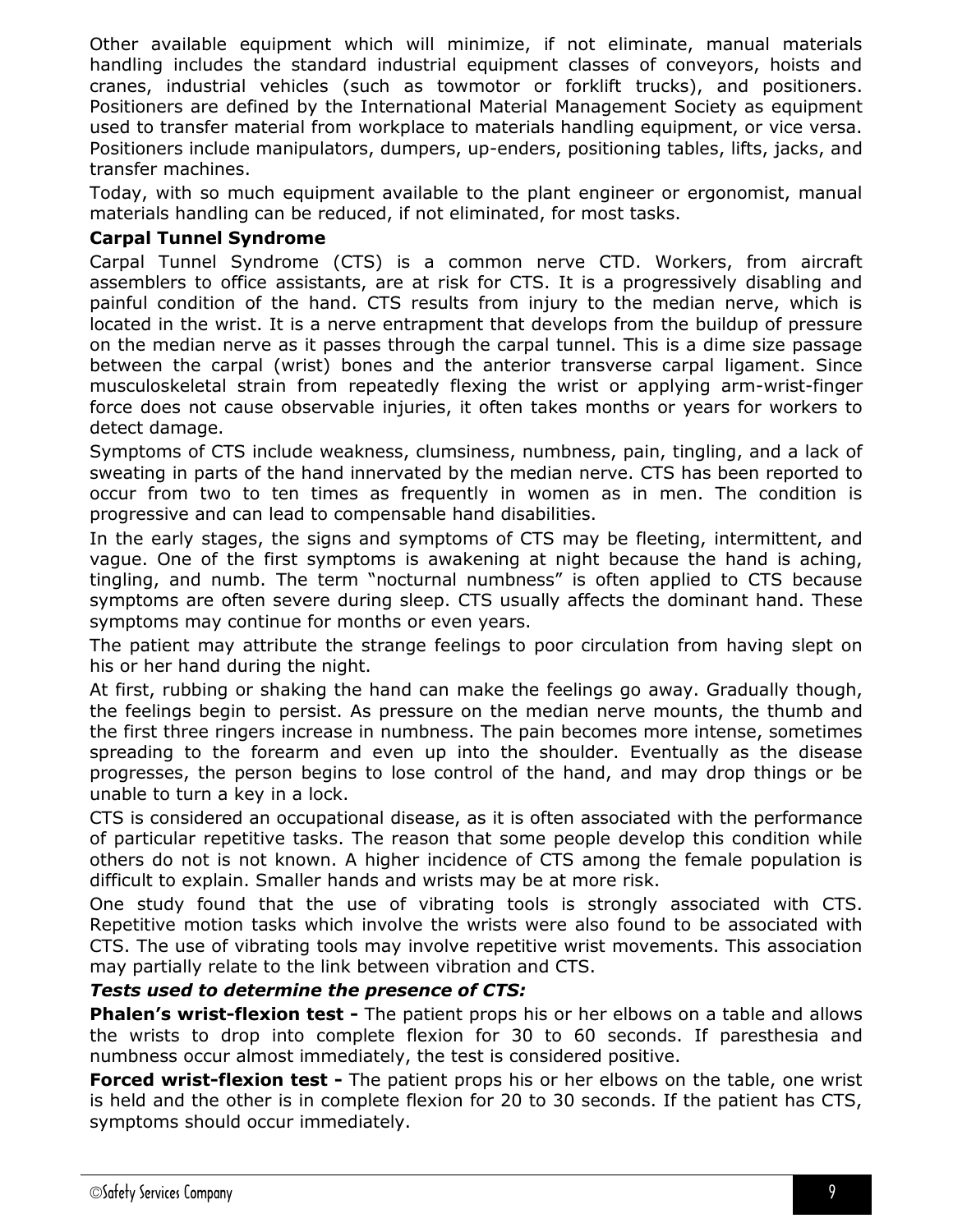**Tinel's sign test -** A percussion hammer is used to tap the patient at the wrist crease. If the patient feels a tingling in the hand along the median nerve distribution, the test is positive.

**Electroneuromyography -** A physician performs this test, which requires an electromyograph and related equipment. Its purpose is to measure the median nerve's conduction velocity, the speed at which nerve impulses translate into muscle responses. If the velocity measures 5 milliseconds or more below normal, chances are the median nerve is compressed in the carpal tunnel. A negative result, however, does not rule out CTS since a median nerve may be compressed yet its conduction velocity may remain normal. Electroneuromyography is the most reliable of these tests used to determine the presence of CTS.

#### <span id="page-9-0"></span>**Other Cumulative Trauma Disorders**

Although CTS is the best known of repetitive motion disorders, other disorders can also be disabling.

#### *Other CTDs include:*

<span id="page-9-1"></span>**Tenosynovitis -** Tenosynovitis is the inflammation of the tendons and sheaths. It is often associated with tasks demanding extreme wrist deviation. For example, wrist deviation is required to hold an in-line nut-runner in a horizontal position.

<span id="page-9-2"></span>**Trigger finger -** Trigger finger is a form of tenosynovitis which results when any finger must be frequently flexed against resistance. It may be avoided by designing tool handles for operation by the thumb, by more than one finger, with lower force requirements, or by not requiring constant pressure.

<span id="page-9-3"></span>**De Quervain's Disease -** In De Quervain's disease, the tendon sheath of both the long and the short abductor muscles of the thumb narrows.

The disease is common among women workers, particularly those who perform repetitive manual tasks involving radial or inward hand motion and firm grips.

<span id="page-9-4"></span>**Tennis Elbow -** Also called epicondylitis, this form of tendinitis is an inflammatory reaction of tissues in the elbow region. In an industrial environment, tennis elbow may follow effort requiring palm-upward hand motion against resistance, such as using a screwdriver, or the violent upward extension of the wrist with the palm down. The condition may be avoided by ensuring that the rotation axis of the tool or machine coincides with the rotation axis of the forearm.

<span id="page-9-5"></span>**White Finger -** White Finger Disease or Raynaud's Syndrome occurs when blood vessels and nerves in the hands constrict from conditions such as cold temperature, vibration, or emotion. The hands, fingers, or finger tips may become cold, blue, numb, and lose fine manipulative ability. Upon recovery, the hands become red, accompanied by a burning sensation. It can be confused with the one sided numbness of carpal tunnel syndrome.

#### *Corrective actions to prevent CTDs include:*

Adjusting the height of work tables, conveyors, and seats automating tasks to eliminate manual handling; reducing the frequency of tasks or increasing the frequency to a point where automation is necessary; reducing the size or weight of loads; providing arm rests; redesigning hand tools so that the axis of rotation or application of force coincides with the axis of rotation of the arm; providing operator training; using careful preplacement screening to identify high risk employees; changing load positions in relation to the body or hands; minimizing the time that a load is held in the hands; eliminating gloves if they cause a problem or trying different gloves.

#### *Among recommendations to help prevent the development of CTS are these:*

Low frequency vibration in hand tools should be eliminated or reduced.

- Wrist deviation from the straight position should be minimized especially where a great deal of force must be exerted.
- Where possible, a closed fist (rather than a pinch) should be used to reduce tendon tension.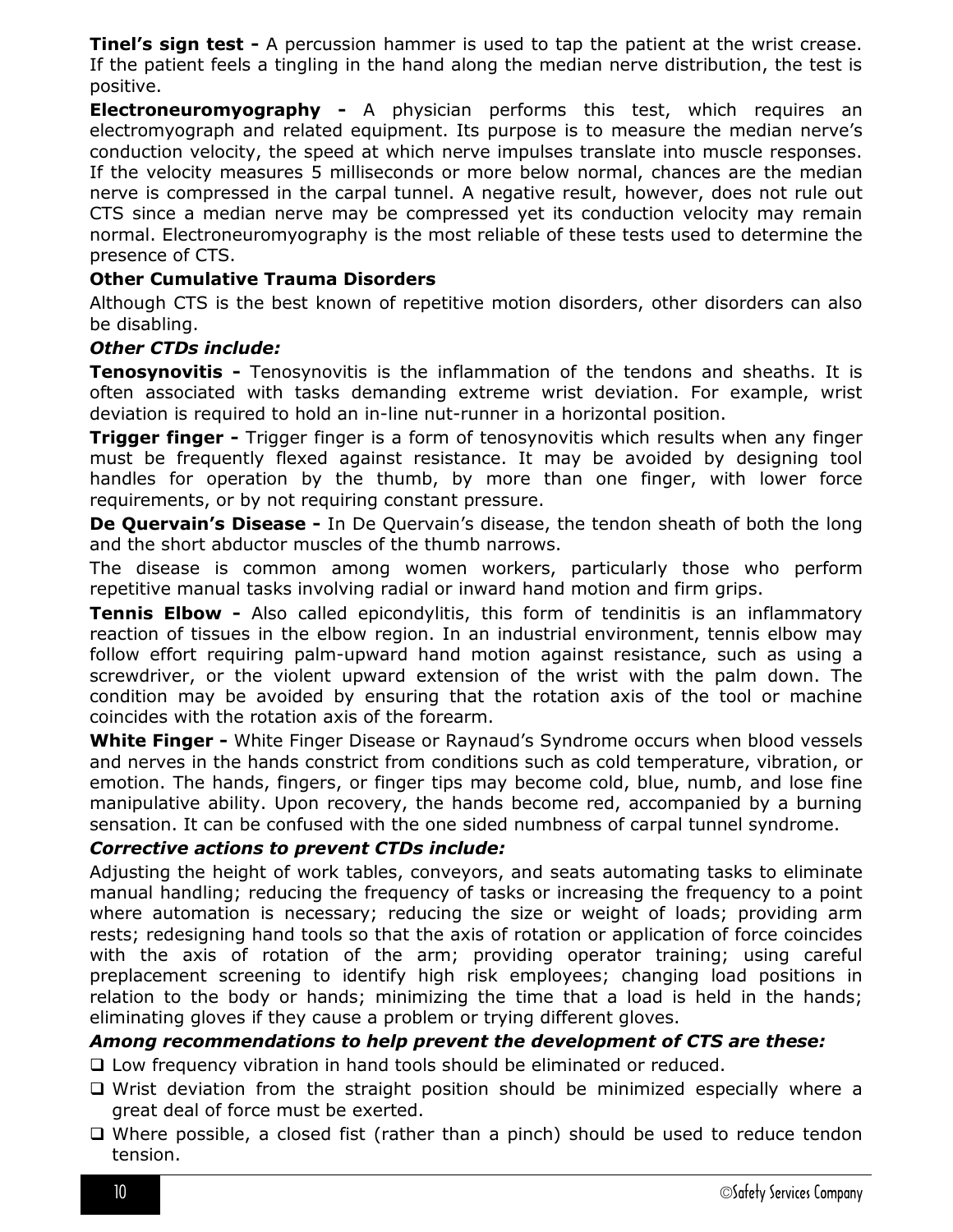# <span id="page-10-0"></span>**Medical Treatment of Cumulative Trauma Disorders**

Correct diagnosis of a musculoskeletal injury is important to avoid the stressful activity that caused the injury, and to lead to effective treatment. Diagnosis includes identifying the affected part of the body, determining the extent of injury, and determining what caused the disorder. The patient's description will aid in determining what area is painful, how and when the pain started, and what tasks are difficult.

The physical examination consists of initial inspection for asymmetry or irregularities such as swelling cysts. Limitations in the patient's range of motion may indicate a joint, muscle, or tendon problem.

Once the disorder is located and the degree of damage is determined, proper treatment must be developed.

Successful therapy may require weeks or months. During this time the patient's work activities may be restricted. An additional strategy could involve limiting movement of the injured area and possible splinting, the application of heat or cold, medication to reduce inflammation and swelling, and special exercise.

If conservative approaches fail, special drugs or surgery may be required. It is important that the worker not continue performing the same job or task that caused the injury. The worker could be reassigned, or the task should be redesigned.

# <span id="page-10-1"></span>**Hand Tools**

Each year, hand tools are the source of 7 to 8 percent of all compensable injuries.

Improper use of hand tools and defective tools can cause biomechanical stress and injuries. Types of injuries frequently reported include broken bones, contusions, loss of eyes and eyesight, and puncture wounds. Additionally, fingers, tendons, and arteries are severed from the use of cutting tools.

Basic safety precautions mandate that tools always be kept in good condition and be used properly. Workers should be careful to use the proper tool for the job performed.

### <span id="page-10-2"></span>**Hand and Wrist Postures**

Some hand tools may force the wrist to assume awkward postures. The wrist position affects the effective strength of the contracting muscles. Therefore, as the angle of the joint increases or decreases from the neutral position, there is more stress on the tendons.

*Ulnar deviation* is the bending of the wrist toward the little finger.

*Radial deviation* is the bending of the wrist toward the thumb.

*Extension* is bending the wrist up and back.

□ **Flexion** is bending of the wrist down towards the palm.

A job requiring repeated ulnar deviation, extension, or flexion can lead to tenosynovitis of the tendons on the back of the hand. Similarly, severe radial deviation can cause elbow soreness.

# <span id="page-10-3"></span>**Visual Display Terminals (VDTs)**

A hidden toll is taken on employees who daily sit in front of their flickering display screens. They pay this price with sore necks and shoulders, cramped fingers, tired eyes, strained backs, numb buttocks, and aching legs and feet. Tension headaches are common. It may be possible to trace these ailments directly to improper workspace layout.

A standard visual display terminal is an electronic device that displays information on a screen and works on a principle similar to that of a television set. The picture tube is called a cathode ray tube (CRT). It contains a source of electrons which, when beamed across the phosphor-coated screen, produces a visible image. The operator manipulates the image through specific commands entered through a keyboard or a pointing device such as a mouse.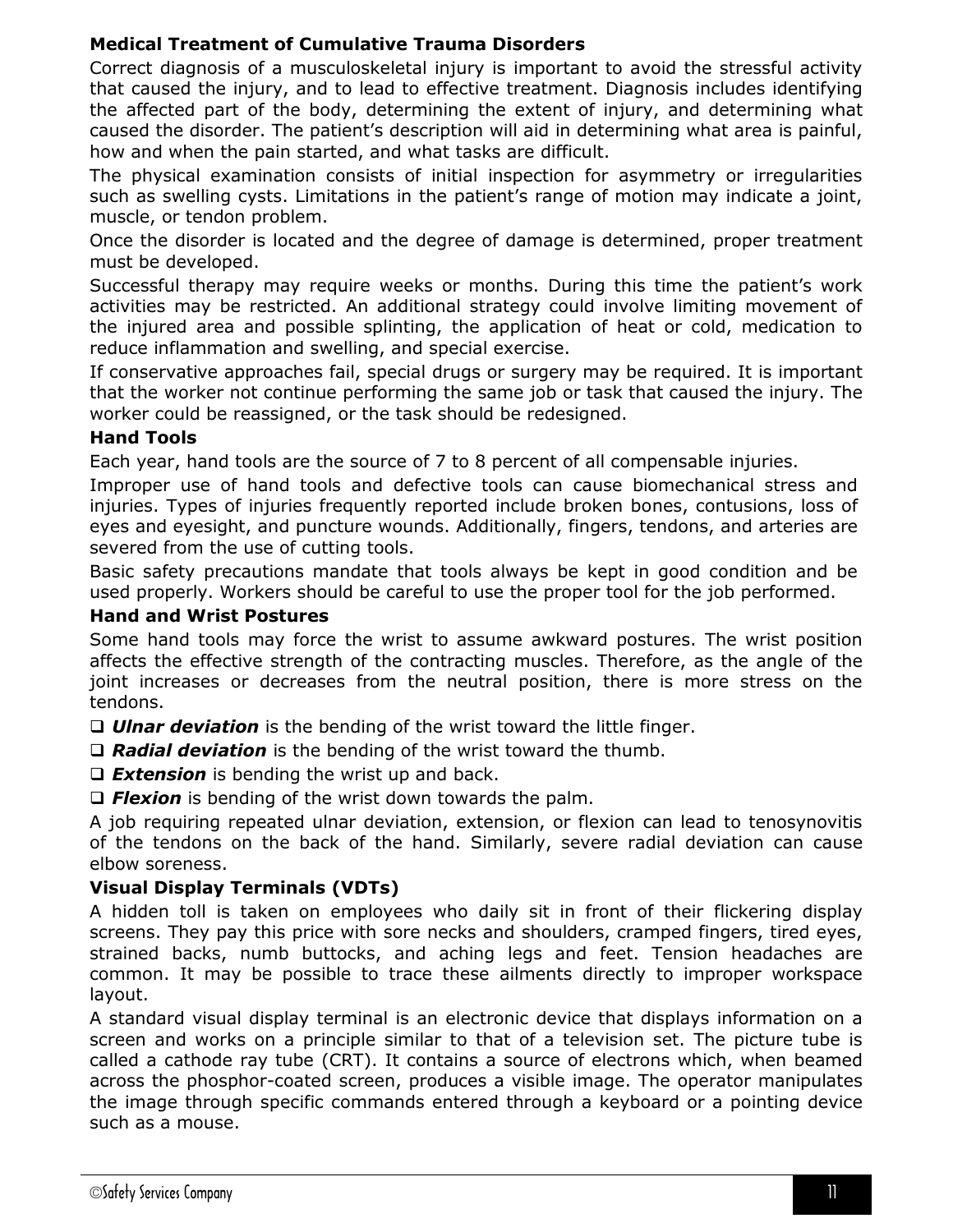Because work involving sustained use of VDTs can be repetitious and confining, special attention must be paid to the user's comfort. Traditional ergonomic considerations include chair and table selection, rest breaks, office noise, light, and temperature. However, VDT use poses unique questions, such as:

- □ What type of screen image, character size, and screen brightness is optimal for the task?
- $\Box$  How can screen glare and reflections be eliminated?
- $\Box$  What type of keyboard is best for the user and the task?
- Where should the screen, document holder, and accessories be placed?

### <span id="page-11-0"></span>*Workstation Design*

The equipment should be suited to the job. It should be set and spatially organized such that:

- Forced air exhausts are not directed toward the user.
- Workstation adjustment controls are convenient and easy to use.
- $\Box$  Equipment with the longest and/or most frequent eye contact lies in the centre of the work field.
- $\Box$  Equipment handled the most lies within the optimal range of reach.
- $\Box$  Glare is avoided.
- $\Box$  Pronounced visual contrast differences between important subjects is avoided.

# <span id="page-11-1"></span>*Visual Display Screens*

The primary viewing area should be between 0 and 60 degrees below the horizontal line of sight. The screen should be tilted so that the middle of the screen is perpendicular to the viewing angle. The top row of data should not lie above eye level, and observation angles greater than 40 degrees should be avoided. To avoid distracting reflections, it may be necessary to tilt the screen or to use screen filters.

European standards recommend that the observation distance between the eye and cursor be between 17 and 24 inches, or 450 and 600 mm in an upright sitting position. ANSI recommends that the minimum viewing distance be 12 inches or 305 mm. ANSI also specifies several optical quality requirements.

The contrast ratio between the characters and the background should be at least 3:1. Small characters must have a higher minimum contrast. "Jittering" displays should be eliminated. The discrete dots that make up the characters should not be perceptible. The characters must appear solid to the viewer.

Saturated blue on a dark background, thin lines, or high resolution information for text should be avoided.

Pure red in displays should also be avoided to help colour-blind people read displays.

# <span id="page-11-2"></span>*Keyboards*

ANSI recommends that the keyboard permit the user to keep an angle between the upper arm and forearm at 70 to 90 degrees. The angle may increase if the operator is leaning back, but the maximum angle should not exceed 135 degrees. The keyboard should consist of the QWERTY layout, with "ASDFJKL;" as the home keys.

The keyboard should be stable for normal keying functions. A number keypad should be provided if the main task involves numerical data input from the keyboard. To reduce user discomfort, alternative keyboards may be needed, such as split-fixed or split and vertical inclined styles.

#### <span id="page-11-3"></span>*Document Holders; Footrests*

<span id="page-11-4"></span>Document holders and footrests should be provided, if needed by individual operators. The document holder should be adjustable and extensible.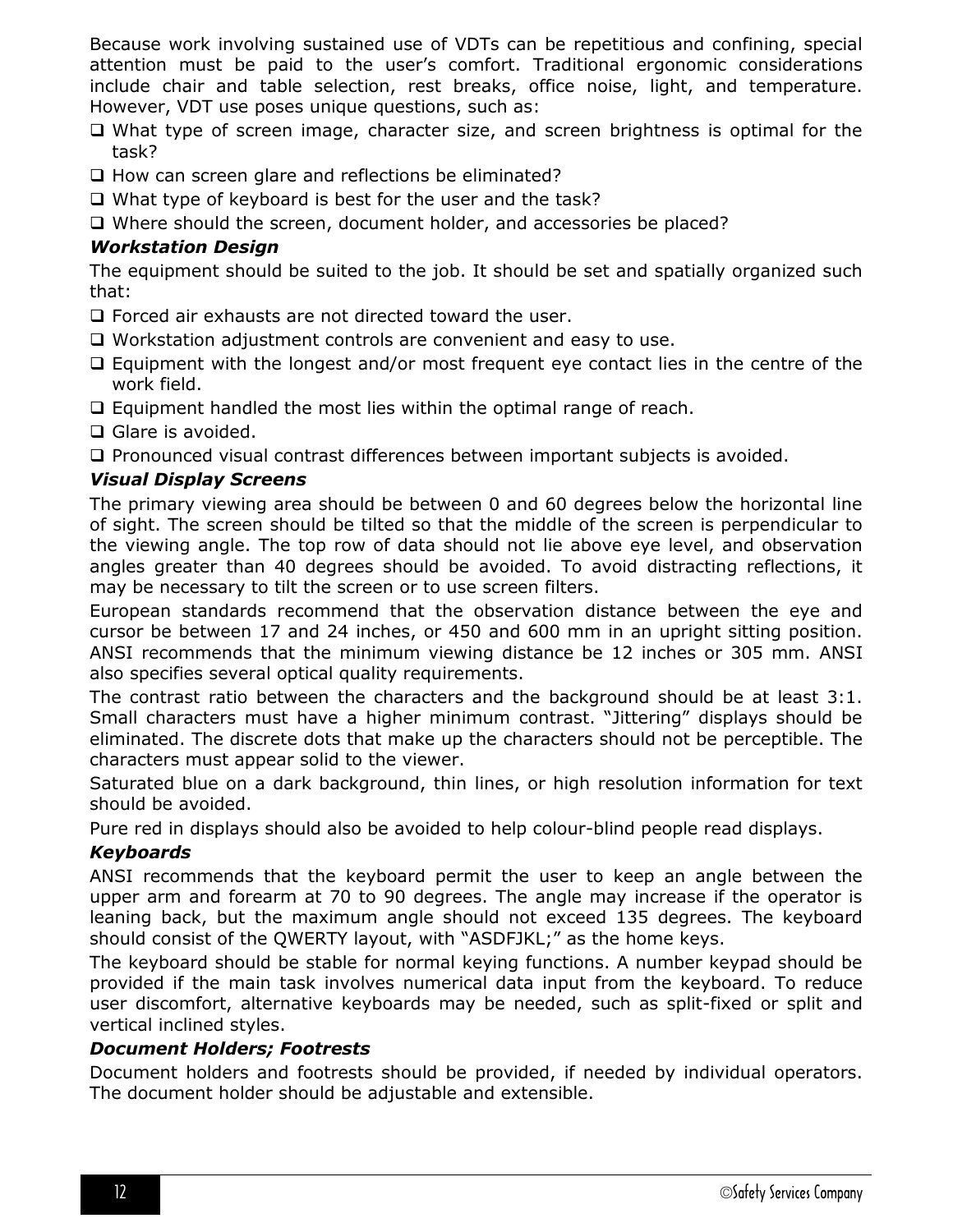# *Work Surfaces*

The work surface should provide adequate leg room so that the legs are not cramped. The height of the leg clearance should be at least equivalent to the highest point on the thigh or knee. ANSI recommends that when the leg is perpendicular to the floor, minimum leg clearance depth under the work surface is 60 percent of the buttocks-toknee length. The size of the work surface should also accommodate the task.

# <span id="page-12-0"></span>*Work Chairs*

The height of a chair should allow the user to place the feet firmly on a support surface. The maximum seat depth should allow contact with the seat back at the lumbar region while allowing clearance behind the knees. Minimum seat width should be 18 inches or the thigh breadth of the seated user, whichever is greater.

If the chair design requires the user's feet to be flat on the floor, the seat pan angle should keep the angle between the upper and lower leg between 60 and 100 degrees. In addition, the angle between the seat pan and back should allow the user to maintain a working posture in which the torso-thigh angle is not less than

90 degrees (100 degrees is preferred). Chairs should have back rests with lumbar support.

If the chairs have arms, the distance between the armrests should be a minimum of 18.2 inches. Appropriate chair castors should be provided.

#### <span id="page-12-1"></span>*Noise and Temperature*

Noise should be reduced to a maximum of 55 decibels and sporadic noises above normal ambient sound levels should be prevented. ANSI recommends that surface temperatures of equipment intended to be touched not exceed 95°F. Air drafts should not be allowed to flow under desks. Care should be taken to see that heat does not build up under desks as well.

#### <span id="page-12-2"></span>*Illumination*

Lighting of a sufficient intensity is essential to adequately perform visual tasks and to reduce worker fatigue. How a space is used and what it is used for influences how lighting should be applied. Other factors that influence lighting design for a task include appearance, economics, building costs, energy consumption, and the quality of lighting desired. Factors affecting the visual environment include lighting fixtures, visual tasks, lighting maintenance, lighting system design, and the individuals' eyesight.

#### <span id="page-12-3"></span>*The Nature of Light*

The nature of light is determined by its quantity and quality. Light quantity is the amount of illumination cast upon the task and surrounding area. Light quality includes the color of the light, the direction and diffusion of the light, and the amount and type of glare from the light.

#### <span id="page-12-4"></span>*Quantity of Illumination*

The quantity of illumination relates to the amount of light that exists or is required at a workplace. The amount of light necessary for effective work depends on the nature of the work, the sharpness of a worker's vision, and the environment in which the work is done.

The absolute minimum amount of light required for reading, writing, and many manual tasks is approximately one footcandle (2). As a reference point, a light in an indoor exit sign has at least five footcandles.

In the design of good lighting, safety and welfare should be taken into account as well as visual efficiency.

In some jobs where visual demands are not great, it is normal for recommended levels of illumination to be based on safety, welfare, and amenity (creation of a pleasant environment). The minimal amenity level is 20 footcandles. When light levels fall below 20 footcandles, workers usually have a negative reaction to the lighting.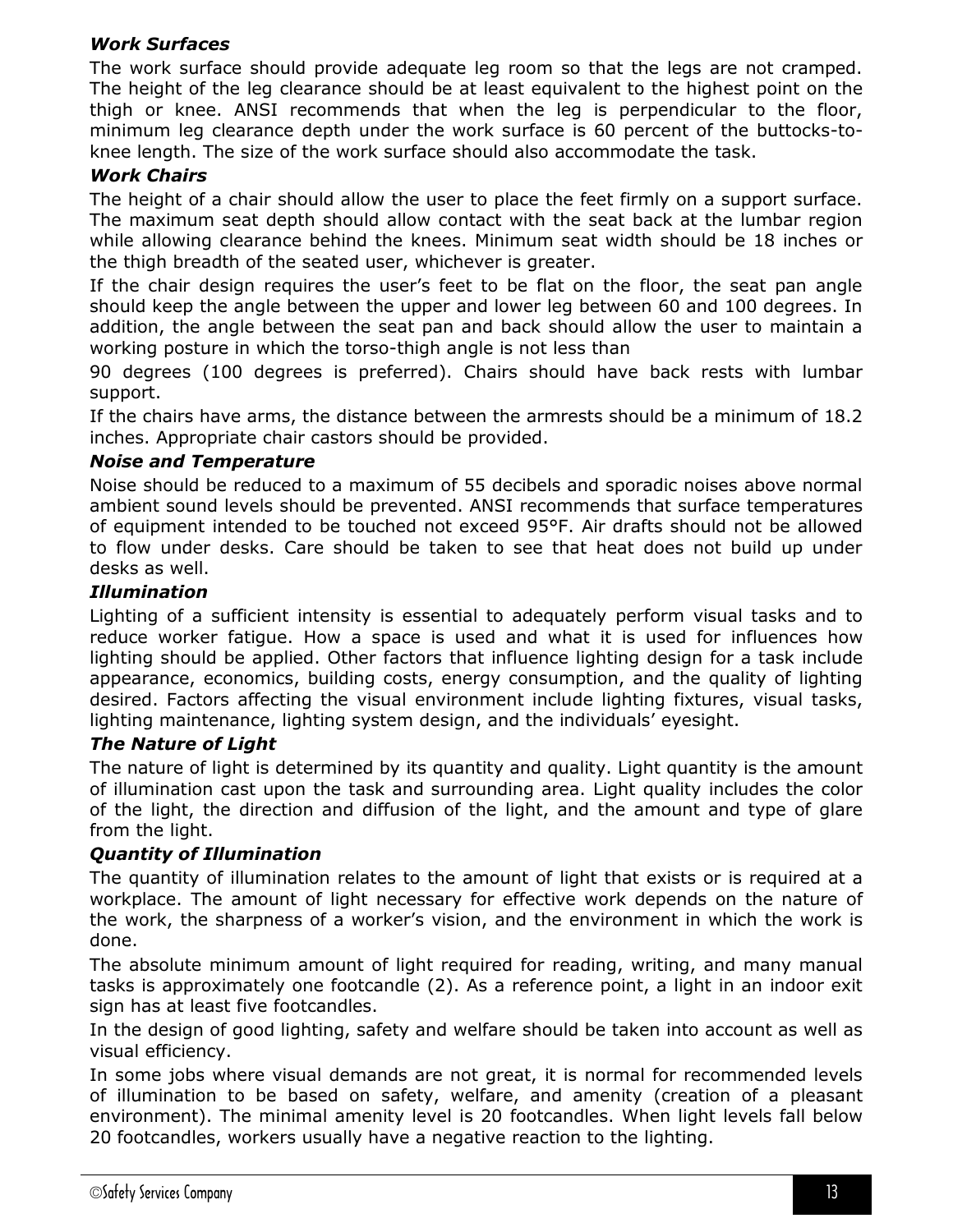Too much light can be as damaging as too little. There is great variation between the amounts of illumination required by a younger worker and an older worker. The quantity of illumination needed depends upon the age of a person who must see to do the task, the reflecting characteristics present, the amount of light needed to do a task, and the speed and accuracy required of the person performing the task. As the illumination upon a task increases, so does the luminance (light reflected upward) and, as a result, the accuracy and speed of vision improves. The best ergonomic solution for these varying needs is to provide general workplace lighting and supplement it with specific task lighting.

Lighting systems should be designed to provide a uniform distribution of light over the entire work area. To ensure that a given illumination level will be maintained, give more light initially than is minimally required. The reason for this is that such factors as dirt, use, and time deteriorate lighting.

At any given time, most people have lights that appear dull and which no amount of cleaning will improve. Generally, this happens when 80 percent of the stated life of the bulb or light has been used. The best ergonomic solution is to replace it at this point.

Tables exist to provide the recommended levels of illumination for visual performance of young adults with normal vision. The IES Lighting Handbook provides such data for various industries. Illumination recommendations are intended as guides for lighting levels from an overall operational standpoint. The lighting levels are not recommended in order to ensure safety and are not, therefore, a basis for regulatory minimum illumination.

#### <span id="page-13-0"></span>*Quality of Illumination*

The quality of illumination pertains to the distribution of brightness in a visual environment. A good quality of illumination means that all brightness contributes favorably to visual performance, visual comfort, ease of seeing, safety, and aesthetics for the specific visual task involved.

A worker can normally see the task itself, the immediate background to the task, and the general surroundings.

The eyes tend to be attracted to the brighter and more colorful parts of the field of vision. Therefore, light and color can be used to direct the focus of attention to the task. Lighting should be directed to the work, or special local lighting should be provided to match the needs of the work and the general lighting levels.

The level of brightness required for any task is determined by the degree of detail the operator has to meet, the time allowed for seeing, and the reflection characteristics of the task. The general level of brightness in the room also contributes to the level of brightness required for a task. In practice, it is advisable to plan the illumination first in relation to what the operator requires to accomplish the task and then to plan the brightness of the other parts of the room to provide proper emphasis, visual comfort, and interest.

Poor quality industrial illumination is easy to recognize. It presents uncomfortable and hazardous situations.

Certain tasks, such as distinguishing fine details, require higher quality illumination than do others.

Also, work areas in which visual tasks are severely demanding and which are performed over a prolonged period of time require higher quality illumination.

<span id="page-13-1"></span>Slight glare conditions may result in a loss of seeing efficiency and undue fatigue. Some factors that affect the quality of light include glare, shadows, colors, veiling reflections, and luminance distribution.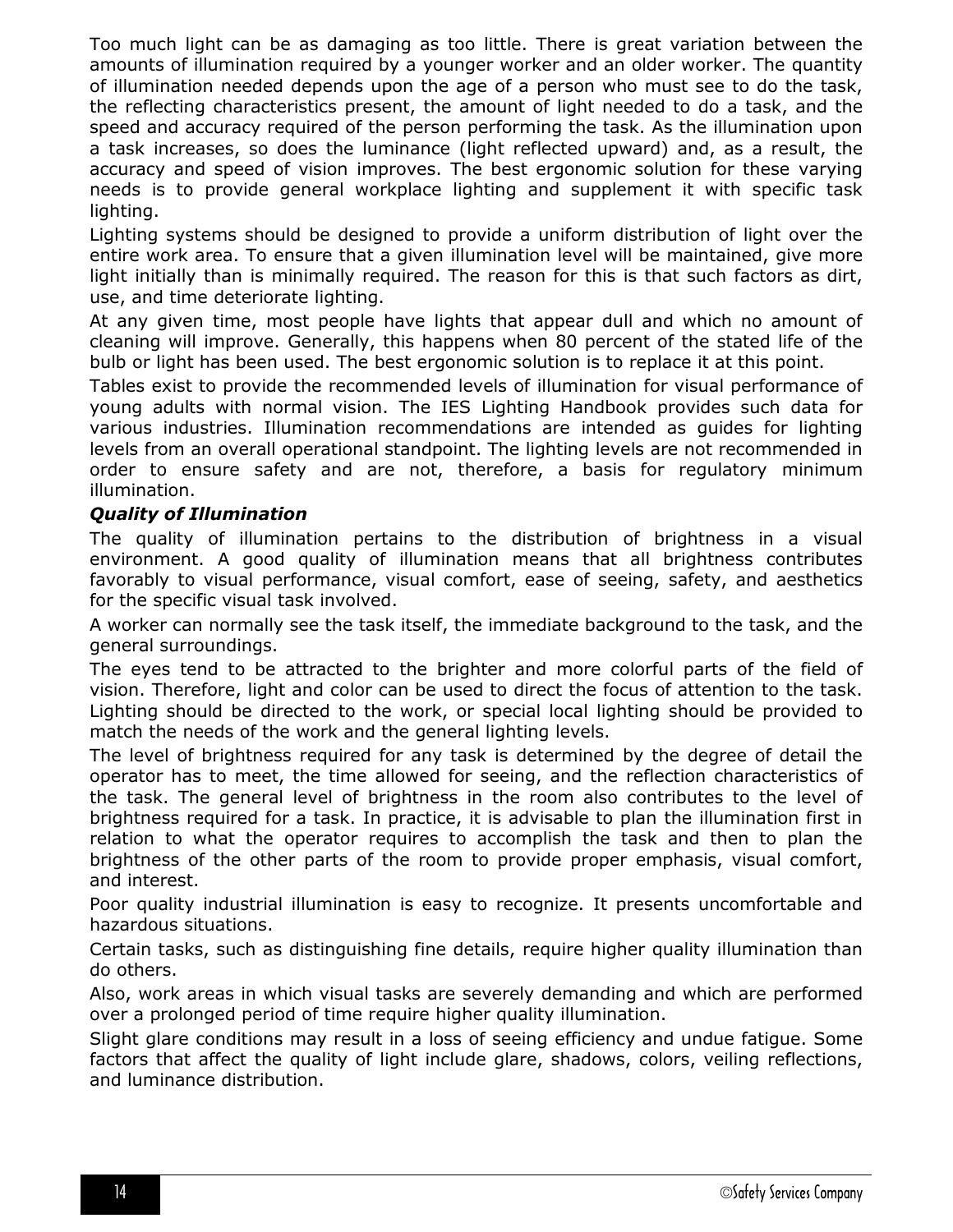# *The Effect of Glare on the Quality of Light*

Glare is a disturbance of the retina's ability to adapt to amounts of light. It may cause discomfort or reduce the ability to see, or both. It occurs when some parts of the field of view are excessively bright in relation to the general level of brightness. A common example is presented by a person who is trying to watch a television set in a bright room. The ergonomic solution is to lower the lighting in the room.

The degree of glare resulting directly from light sources depends on such factors as the brightness and sizes of the sources, their position in the operator's field of view, and the average brightness of the surroundings against which they are seen. Glare can cause discomfort without affecting the operator's ability to see the work, especially in very bright surroundings. Ensuring that lights are placed above the line of sight will help eliminate glare.

There are three major types of glare. They are absolute, adaptive, and relative glare. Absolute glare exists when luminosity is so high that adaptation is impossible. Adaptive glare exists when adaptation to a certain amount of light has not yet been reached.

Relative glare is present when there is too much of a contrast in the visual field.

In addition, glare can be classified as direct or specular.

Direct glare results from a light source, whereas specular glare is created by reflection from a bright surface.

# *Direct glare can be reduced by:*

- $\Box$  Avoiding bright light sources within 60 degrees of the center of the visual field.
- Using shields, hoods, and visors to keep the direct light source out of the viewers' eyes.
- □ Using indirect lighting.
- $\Box$  Using several low intensity sources of light rather than one high intensity source.

# *Specular glare can be reduced by:*

- □ Using diffuse light.
- Using a dull matte surface (flat paints, desk blotters) rather than polished surfaces.
- Arranging direct light sources so that the viewing angle to the work is not equal to the angle of incidence from the source.

# <span id="page-14-0"></span>*Kinds of Light Sources Used in the Industrial Environment*

Daylight and electrical light are the two major sources of light used in industrial sites. Artificial light is commonly used in industrial buildings during daytime to provide additional local lighting on the work to provide special effects, such as modeling, silhouettes, and specular reflections, or to illuminate surfaces inaccessible to the daylight. There are many instances where the amount of daylight in a building is inadequate or obstructed, and artificial lighting may be required as permanent supplement to daylight.

Daylight, however, is by far the best light source if it is available.

There are many different types of electrical light sources, and the choice for any particular situation depends upon the level of illumination required and the standard of color judgment involved in the visual task.

Economic factors also influence the selection of electrical light sources.

# <span id="page-14-1"></span>*Lighting for Video Display Terminals*

ANSI recommends eliminating intense sources of light from the VDT user's peripheral field of vision. A nominal lighting strength of 300 to 500 lux is recommended whereby the intensity of lighting upon the work table at the display should never reach 300 lux. (One footcandle equals approximately 10 lux.)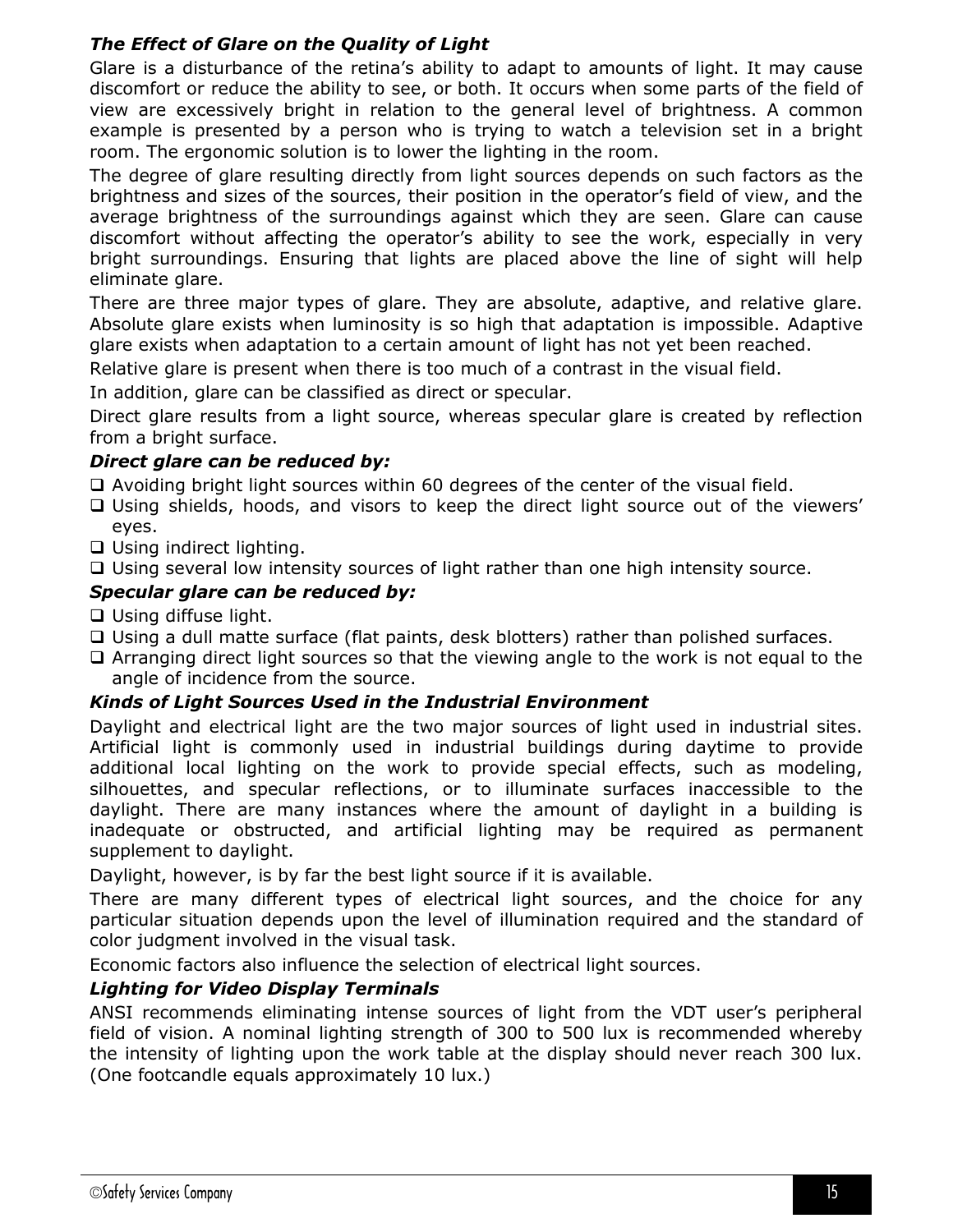Work areas with nominal lighting intensity at 750 lux must be individually tested to determine whether the area is suited for display workstations. In rooms with nominal lighting intensity of 1000 lux or higher, there should not be any display workstations, unless special precautions are taken, such as using micromesh or glare filters (polarized and/or nonreflective coating should also be considered). See table

| Location                                                                                        |        |     | <b>Measure</b>                                                             |  |  |  |
|-------------------------------------------------------------------------------------------------|--------|-----|----------------------------------------------------------------------------|--|--|--|
| At source                                                                                       |        |     | Cover windows. Place light fixtures properly. Use directional<br>lighting. |  |  |  |
| Move station. Tilt screen. Use screen filters or hoods. Use reverse<br>At workstation<br>video. |        |     |                                                                            |  |  |  |
| Between<br>workstation                                                                          | source | and | Hang or erect partitions.                                                  |  |  |  |

# <span id="page-15-0"></span>**Screen Reflection Reduction Methods**

#### <span id="page-15-1"></span>**VDT Workstation Accessories**

VDT workstation accessories are available to help provide a comfortable workstation and reduce fatigue.

One accessory is the keyboard arm rest. Because typists frequently rest their wrists on the keyboard or tabletop while typing, excessive strain is placed on tendons controlling the fingers and hands.

The wrist rest elevates and rests the wrists and reduces tendon stress. (The usual recommendation is to use the wrist rest during pa uses in typing.)

The keyboard drawer slides under a desk when not in use, allowing efficient use of desk space. When the drawer is extended, the keyboard can be raised or lowered.

The extension arm allows the operator to place the monitor in a comfortable location for maximum efficiency. The extension arm rotates, extends, and retracts a swiveling monitor platform for viewer comfort and glare reduction.

The worker should plan to alternate VDT work with other tasks that do not require similar, close-work skills. Managers should be conscious of this work routine when planning a day's work schedule. Frequent breaks should be provided to allow the operator to stretch, move, and other non-hand intensive tasks.

#### *Recommended work/break intervals are:*

One break (5–10 minutes) for every hour of keying moderate work loads, with more frequent, short mini breaks or pauses (30–60 seconds) for more intense VDT use.

The key to a comfortable and productive office environment is recognition of each worker as an important individual with individual needs. Such recognition will increase morale and heighten productivity.

#### <span id="page-15-2"></span>**Key questions**

If you may be exposed to a risk of MSI in your job, you must be educated in risk identification related to your work. This includes recognizing the early signs and symptoms of MSI and their potential health effects.

#### *You should be able to answer the following questions:*

 $\Box$  What are some early signs and symptoms of MSI?

- What person would you report these signs and symptoms to?
- What can happen if you ignore early signs and symptoms of MSI?
- □ What are the risk factors in your job that could lead to MSI?

#### <span id="page-15-3"></span>**Summary**

Risk identification is just one step in eliminating or minimizing the risk of MSI to workers. Once risk factors have been identified, the employer must do a risk assessment to find out how great the risk is.

Not all risk factors are necessarily severe enough or occur for a long enough time to cause or contribute to an injury.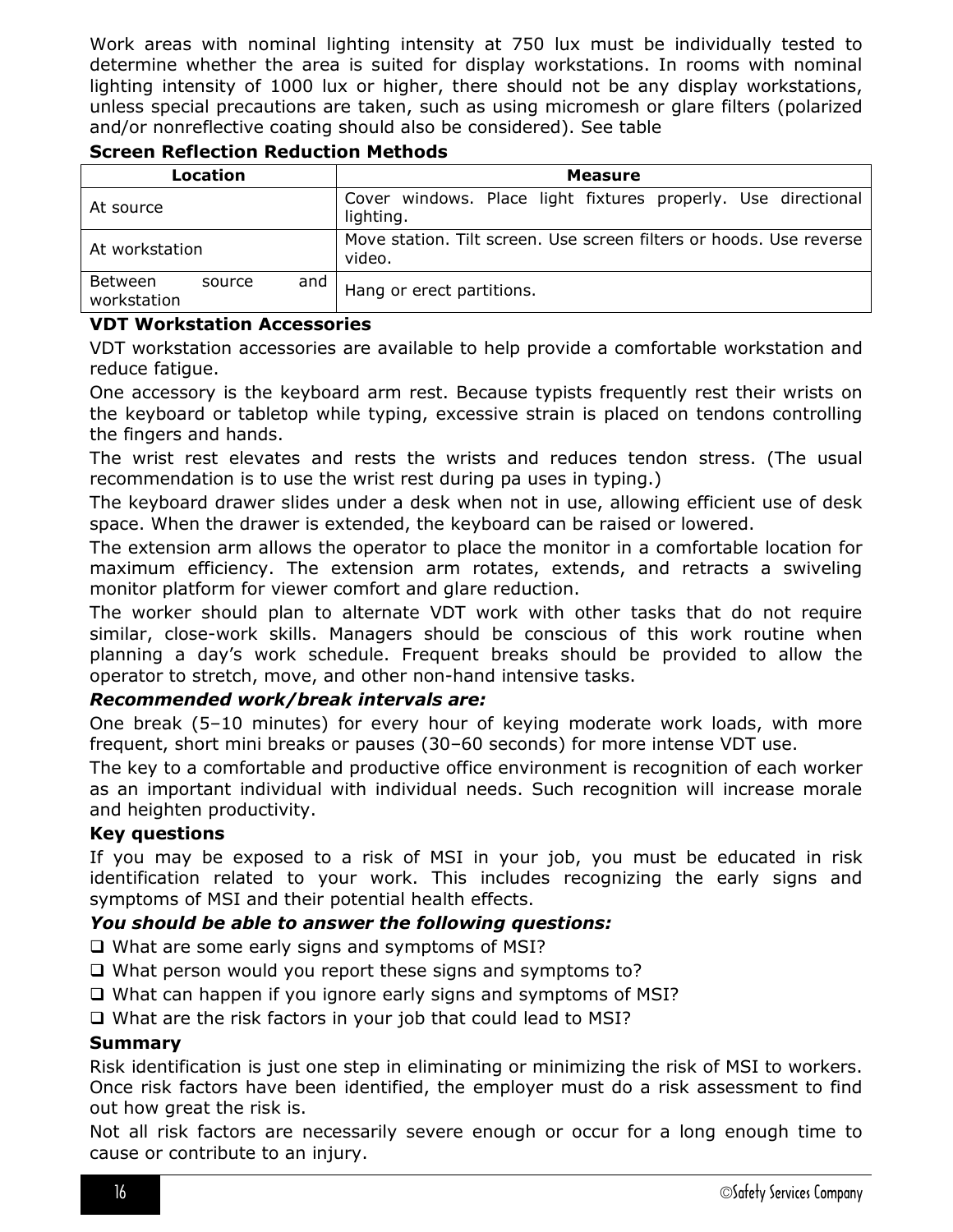Risk assessment should be carried out by people who understand the work process, the MSI risk factors, and the principles of risk assessment and control. When doing a risk assessment, the employer must consult with workers who have signs or symptoms of MSI and with a representative sample of workers who carry out the work being assessed.

The sample should include workers who represent a range of characteristics such as gender, age, and height.

The risk assessment may determine that control measures are needed to eliminate or minimize the risk.

Some examples of control measures are mechanical lifting devices, adequate recovery time from repetitive tasks, adjustable workstation heights, and padding on sharp edges of work surfaces.

Workers may also need to be trained in safe work procedures for some tasks, such as adjusting their workstation to fit the task correctly.

If the employer provides any mechanical aids (such as knee pads), workers must be trained to use them.